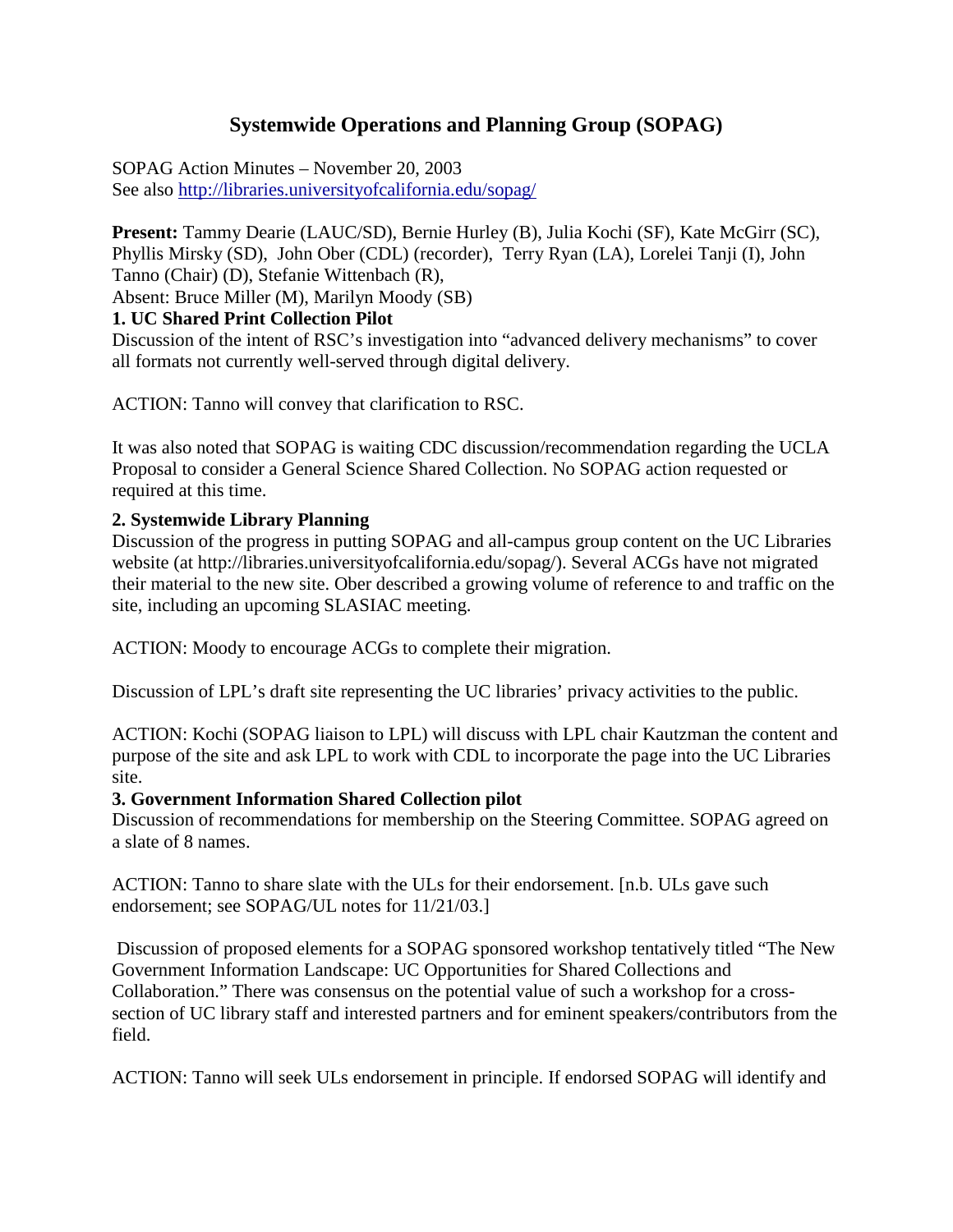charge a small working group to flesh out the proposal following SOPAG's workshop guidelines. [n.b. ULs gave such; see SOPAG/UL notes for 11/21/03.]

### **4. E-Dissertations, ProQuest, and Meeting with Graduate Deans**

Hurley and Tanji shared their impressions from the November 4, 2003 meeting of graduate division representatives and ProQuest. Although some libraries are working closely with their respective graduate divisions it is unclear whether systemwide or collective library action is needed at this time.

ACTION: Tanji will share notes with SOPAG membership. [n.b. ULs requested further SOPAG exploration; see SOPAG/UL notes for 11/21/03.]

### **5. Report on CDL Related Items**

Ober reported that UC-eLinks usage statistics are due to be available online in December; that there was a successful kick-off meeting for non-UC collaborators for the CDL's Hewlett-funded work on collections and services to be built around the theme of "The American West;" that the CDL submitted a proposal for consideration under the Library of Congress' National Digital Information Infrastructure and Preservation Program (NDIIPP).

### 5.1 CBS/Request/Desktop Deliver

Ober reported that UCB and NRLF have begun use of the VDX software to fulfill loans (to patrons from campuses whose ILL units also use VDX). He reported the effectiveness of having Jenny Lee available for training and thanked UCLA for allowing CDL to fund some of her time for this purpose. Dearie reported that the RSC report on remaining concerns and campus perspectives on VDX is forthcoming and will be available for discussion at the 12/12/03 SOPAG meeting. Noting the Request teams' observation that Request sometimes reports the availability of online content in error, Dearie reported that RSC and IAG in consultation with HOPS will forward opinions on the advisability of removing the automatic blocking of requests for which there is believed to be online content.

### ACTION: status and timeline to be discussed with ULs.

### 5.2 Melvyl

Ober drew attention to regular status reports about Melvyl developments, including the addition of California State Library records (and the presence of a CSL limit in the interface) and a change to the default number of records displaying in a search result. Regarding uniform titles Ober reported that Ex Libris does not plan to include the tiered browse functionality (aka "the Harvard solution") to the union catalog version of their Aleph software in their next release. CDL has initiated analysis and discussions with Ex Libris regarding other potential improvements to searching for music and works by voluminous authors.

5.3 CDL updates in the spring.

Brief discussion of the potential for update sessions to include progress reports on various systemwide library planning activities given that the CDL is often an "agent" for implementation of SLP plans.

ACTION: Ober will prepare a draft description of the updates for discussion at a future meeting. 5.4 Electronic resources management.

Discussion of the informal investigation on tools available and the potential collective need for eresource management that CDC requested and CDL is leading.